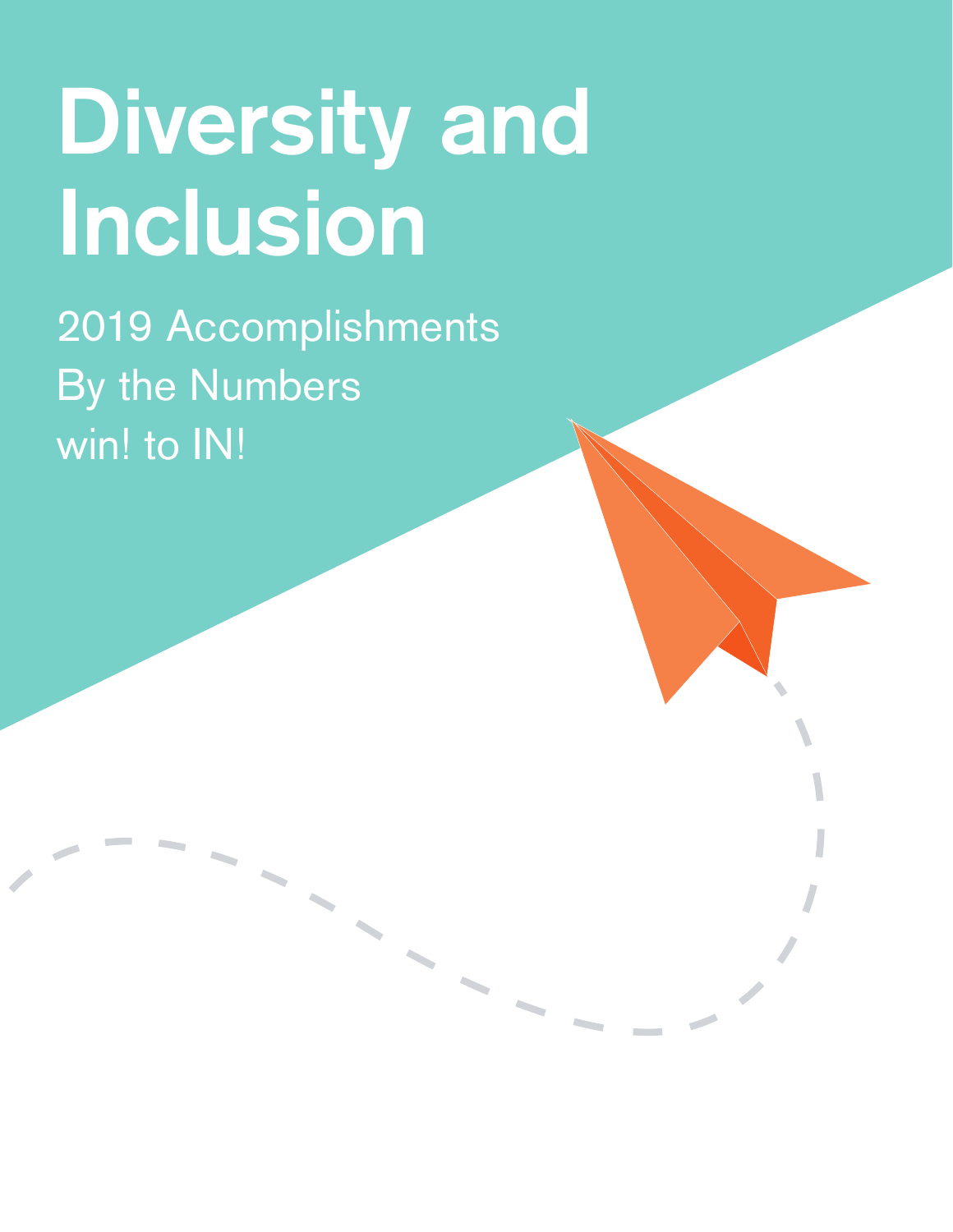### **2019 Accomplishments**

In 2017, we launched our first annual win! Women's Initiative Now! Report, where we held ourselves accountable against the goals we set to advance women leaders. Through education and training, we're proud to report our key accomplishments:

- Increased funding by 50% for Urban Sitter, a BPM subscription-based service that gives parents access to short-term, longterm and emergency sitters and nannies.
- Launched *[Cleo](https://hicleo.com/aboutus/)*, a service app that pairs personal technology with a global network of certified care practitioners to guide parents on their journey from considering, to pregnancy, to parenthood and back to work again. Since the Firm launched the program in 2018, 85% of new parents at BPM used the app.
- y Collaborated with the AICPA's Women's Initiatives Executive Committee to develop the AICPA's "[CPA Firm Sponsorship](https://www.aicpa.org/content/dam/aicpa/career/womenintheprofession/downloadabledocuments/sponsorship-toolkit.pdf)  [Success Toolkit](https://www.aicpa.org/content/dam/aicpa/career/womenintheprofession/downloadabledocuments/sponsorship-toolkit.pdf)."
- Implemented Board-supported Unconscious Bias Training for all managers, directors and partners, in addition to 100% partner participation in an advocacy pledge to advance diversity and inclusion in the workplace.
- Participated in the AICPA's Women's Global Leadership Summit in NYC with the highest number of representatives across any attending CPA firm. We were also proud to attend and speak at the San Diego Summit earlier this year.
- Sole CPA participant of KRON-TV's Women in Business Leaders Series.



- Named as one of the "Best CPA Firms [for Women and Leadership Equity](https://www.bpmcpa.com/News-Events/159102/BPM-Named-Best-CPA-Firm-for-Women-for-Fifth-Consecutive-Year)" by the Accounting and Financial Women's Alliance (AFWA), for the fifth consecutive year.
- Launched client campaign to promote diverse and female led companies, such as [Karen Diepholz](https://youtu.be/tbhOEfMRH9w) (CFO) at Crimson Wine Group.
- y Hosted second annual "The Sh-t No One Tells You About Making Partner" roundtable to address current questions around managing a family and a demanding career, leadership and embracing a culture of support, flexibility and empowerment to make it all happen.
- Ranked the number one accounting firm for women and the second best accounting firm for promotion policies by [Vault Accounting 50](https://www.bpmcpa.com/News-Events/136009/BPM-Named-to-2019-Vault-Accounting-50).
- Raised more than 300 items for Dress for Success, in honor of International Women's Day.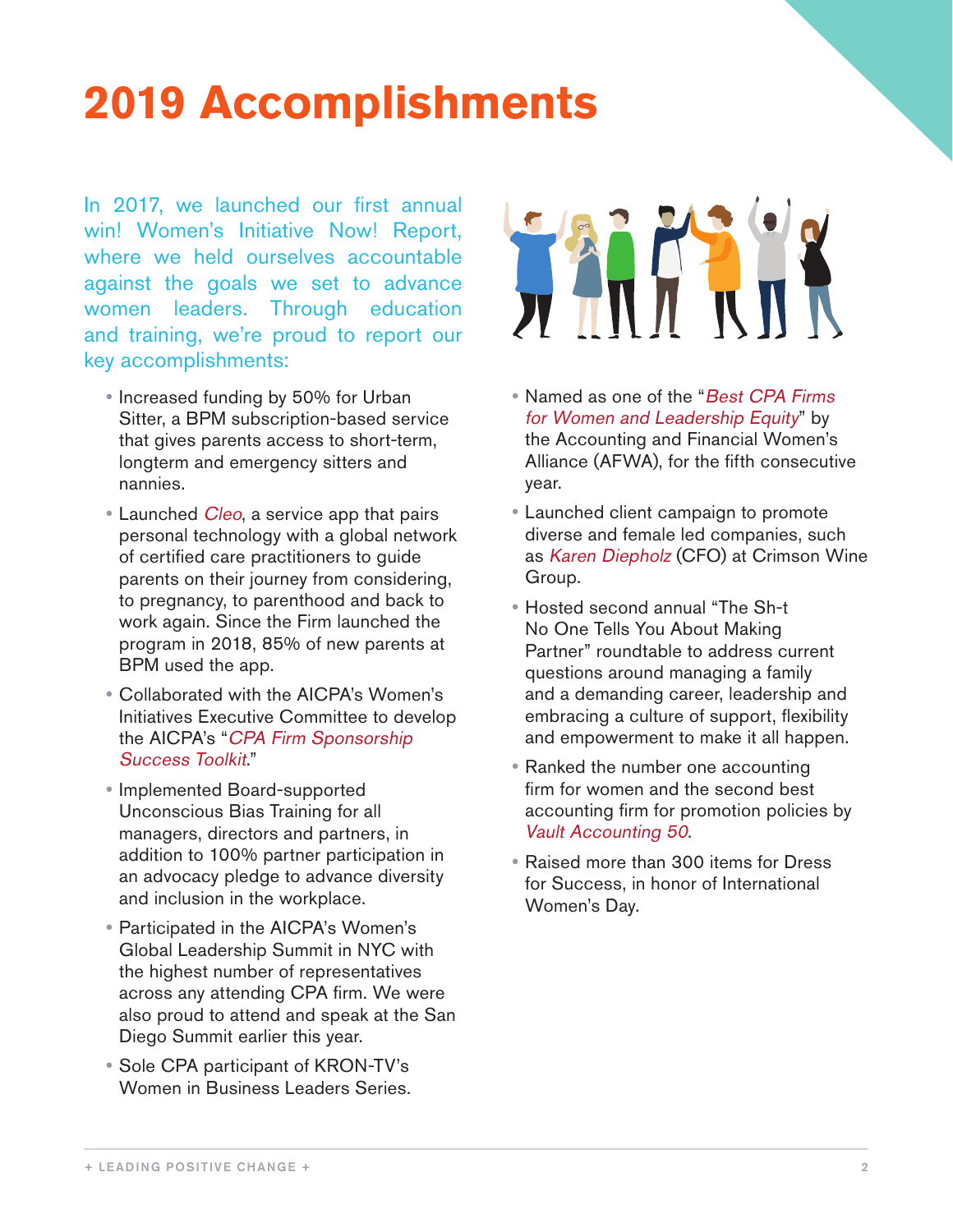## **By the Numbers**



of our workforce is made up of women



of our Board is made up of diverse backgrounds



of our partners are made up of diverse backgrounds **21%**